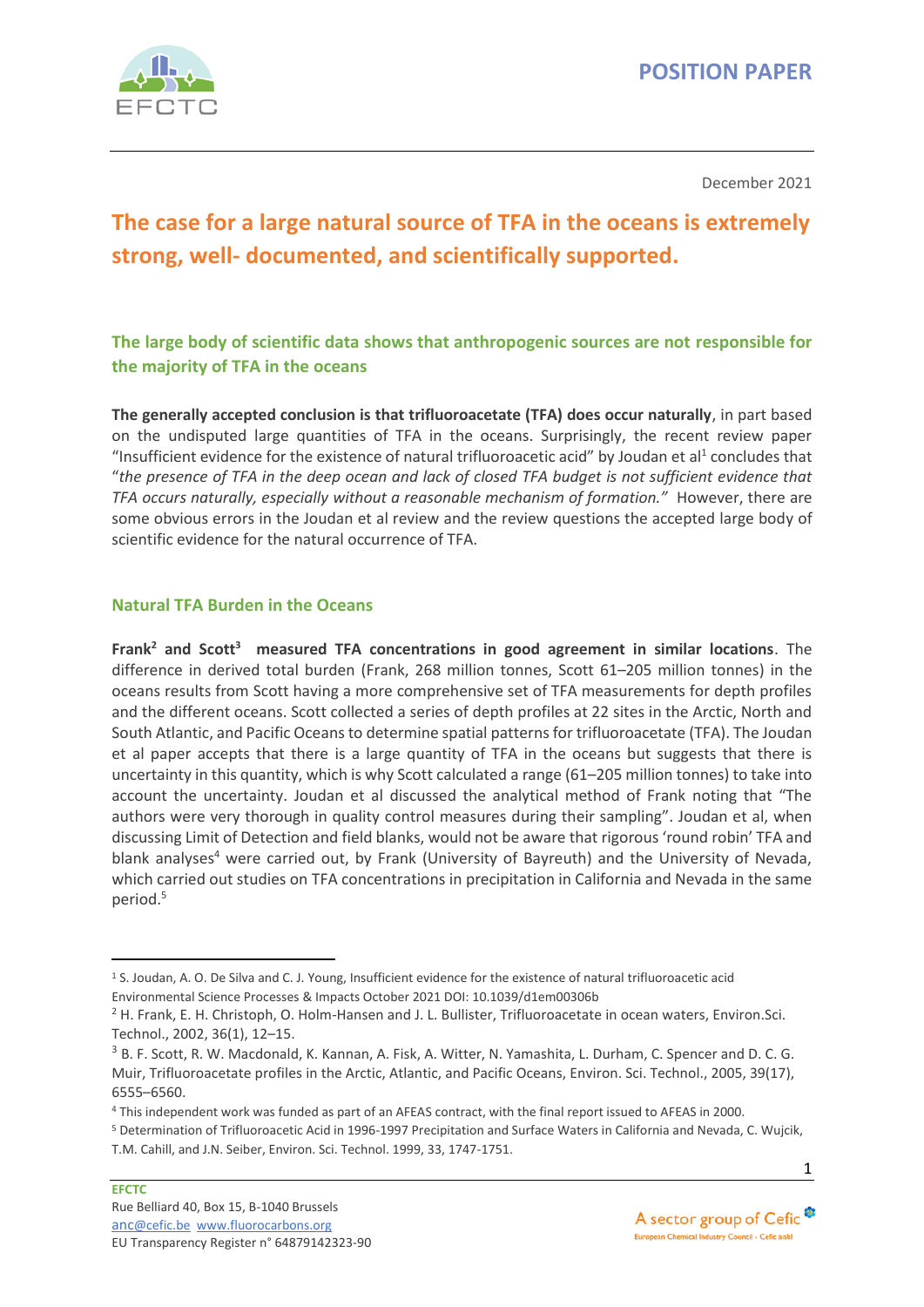

**The Scott oceanic burden range calculation approach provides maximum and minimum estimates** of the TFA inventories in the major ocean basins. For the Pacific Ocean, values measured to depths down to 4000 m have been used, but the lower 5000 m of the depth has been given a minimal value of 10 ng/L and a maximum value of 175 ng/L. The maximum value for the Atlantic Ocean is calculated by assigning the entire water column a TFA concentration of 175 ng/L. The minimum value is derived by assigning the upper 4000 m a TFA concentration of 175 ng/L and deeper waters, a value of 10 ng/L. The TFA estimates for the Indian Ocean are derived by assuming the entire water column has either a maximum concentration, similar to the Atlantic Ocean, or minimum concentration, similar to the Pacific Ocean.

**A similar approach (to Scott) has been used to develop an ocean inventory for C4- C<sup>14</sup> PFAS**<sup>6</sup> however, in contrast to TFA, these substances do not occur naturally. The ocean inventory for each of these PFAS substances is in the range of about 1000 to 15000 tonnes, in contrast to the 61- 205 million tonnes of TFA estimated by Scott.

# **TFA found in the deep Arctic Ocean**

**Scott oceanic TFA concentration measurements included the Canadian Basin (western Arctic Ocean) deep or bottom waters.** At 3000 m depth in the Canadian Basin of the western Arctic Ocean TFA concentration was measured as 160 ng/L similar to the concentrations measured in the Atlantic. **Joudan et al commented that** *"A limitation of these studies [Frank and Scott] was that they did not consider plausible TFA delivery mechanisms from ocean depths representing modern times to the deep ocean."* There have been a number of studies that discuss the Canadian Basin water stratification and water age. The Canada Basin is 3500–3800m deep and the 500–1000m thick deep temperature minimum layer (DTML) overlies the Canada Basin bottom water with the boundary at about 3000m between DTML and the bottom water.<sup>7</sup> Another paper<sup>8</sup> concluded that "observations have allowed us to speculate that **ongoing renewal of the deep Canada Basin is unlikely and the most likely scenario is that the present Canada Basin deep water is the result of a renewal event in the past**." An earlier paper concluded that the average age of the Canadian Basin Deep Waters is comparably high at perhaps 400 years.<sup>9</sup>

**PFAS were not found in the deep Arctic Ocean**. Joudan et al discussed PFAS profiles in ocean sampling to suggest that similar processes could account for TFA in deep ocean waters. However, for the Arctic Ocean, a recent paper not referenced by Joudan et al, "Vertical Profiles, Sources and Transport of PFASs in the Arctic Ocean"<sup>10</sup> determined that PFAS (note the study did not include TFA so does not contradict the Scott measurements) were not found at depths below 250 m in the Arctic Ocean. "The



<sup>6</sup> OECD Environment, Health and Safety Publications Series on Risk Management No. 30, 2015, Working towards a global emission inventory of PFASs: Focus on PFCAs- status quo and the way forward.

<sup>&</sup>lt;sup>7</sup> Inferring Circulation and Lateral Eddy Fluxes in the Arctic Ocean's Deep Canada Basin Using an Inverse Method, H. V. Dosser and M-L Timmermans, Journal of Physical Oceanography, 2018 vol. 48 page 245, DOI: 10.1175/JPO-D-17-0190.1 <sup>8</sup> Evolution of the Deep Water in the Canadian Basin in the Arctic Ocean, M-L Timmermans and C. Garrett, Journal of Physical Oceanography 2006 vol. 36 page 866

<sup>9</sup> The arctic ocean component in the Greenland-Scotland overflow, B Rudels and D Quadfasel, International Council for the Exploration of the Sea paper C.M. 1991/C:30

<sup>&</sup>lt;sup>10</sup> L.W.Y. Yeung, C. Dassuncao, S. Mabury, E.M. Sunderland, X. Zhang, R. Lohmann, Vertical profiles, sources, and transport of PFASs in the Arctic Ocean. Environ. Sci. Technol. 2017, 51 (12), 6735−6744.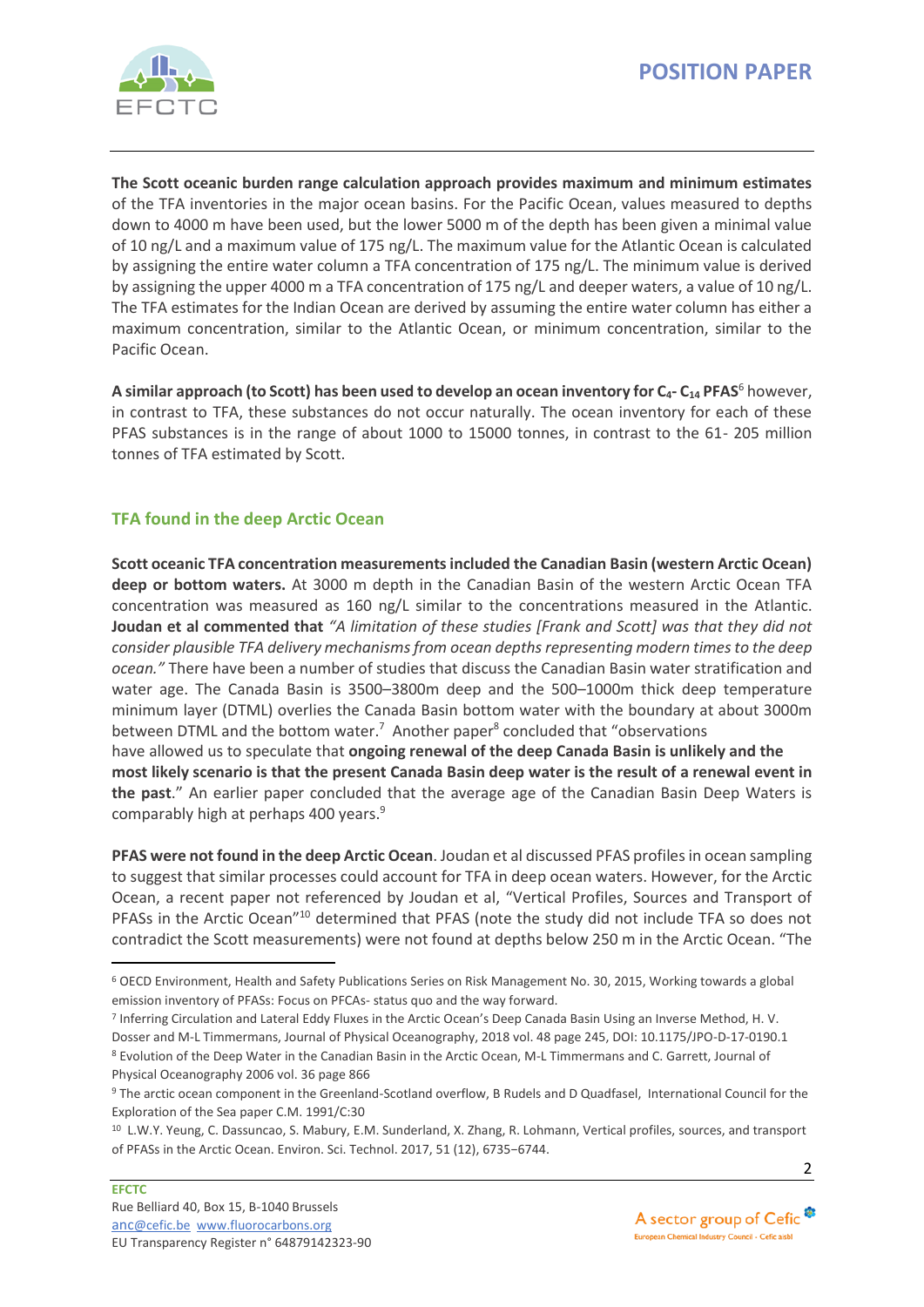

detection of PFASs in the four depth profiles was limited to the 150 m below the surface, except for the North Barents Sea where a PFAS was detected down to 250 m below surface." Samples were taken at depths down to 3000 m<sup>11</sup> "Deep layer water samples (3000 m depth from 4 different stations) were *served as field blanks and were found below limits of quantification*". The paper states that the lifetime of tracers in Arctic Deep water is about 75 – 300 years.

The absence of PFAS at depths below 250 m, the lifetime of tracers in deep water and the high average age of the Canadian Basin deep waters all suggest that it is difficult to envisage a plausible TFA delivery mechanism representing modern times for anthropogenic TFA to account for the 160 ng/L concentration (similar to the Atlantic Ocean concentration) measured at 3000 m close to the boundary of the thick deep temperature minimum layer (DTML) and the Canada Basin bottom water.

# **Transport mechanisms to deep water**

Joudan et al propose transport mechanisms to account for TFA in the deep ocean and compare TFA, PFAS and POPs in the deep ocean: *"This variability is consistent with more recent analysis of PFAS profiles in ocean sampling across extensive latitudinal gradients."* However, the paper "Vertical Profiles, Sources and Transport of PFASs in the Arctic Ocean", discussed earlier, did not find PFAS below 250 m. If TFA and PFAS have similar transport mechanisms then it might be expected that PFAS would also have been found in the deep waters of the Arctic Ocean. Joudan et al compared TFA and PFAS depth profiles for the North Atlantic which will both be influenced by the meridional overturning circulation. However, the mid-Atlantic depth profiles show marked differences for PFAS and TFA. Frank measured TFA concentrations in the mid-Atlantic that were effectively uniform between the surface and 4150 m depth (190 to 210 ng/L at 8 different depths<sup>12</sup>). In contrast, Yamashita<sup>13</sup> found that for PFAS in the mid- Atlantic "*In each of the three Mid-Atlantic water columns, there was a considerable difference in PFAS concentrations between the surface and middle layers of the water column, below 800 m. Concentrations of PFAs were almost negligible in the deepest layers, below 4000 m. The latter finding suggests a lack of direct vertical transport of PFAs from surface to bottom waters*." Similarly, Yamashita comments that for the Labrador Sea, "*approximately 1% of the total emissions of PFOA has been transferred into the deep sea water over the past 60 years. At this rate of distribution, more than 4500 years would be needed for transfer of all of the current emissions of PFOA into the deep sea water in the Labrador Sea."* 

In addition, the paper "Vertical Profiles, Sources and Transport of PFASs in the Arctic Ocean" also comments that results for PFAS contrast with vertical profiles of PCBs and PBDEs in the Arctic Ocean indicating vertical transport processes are weaker and potentially irrelevant for PFAS, as suggested by some modeling work. This transport mechanism, also discussed by Joudan et al, should also be irrelevant in the Arctic Ocean for TFA as it is highly hydrophilic in contrast to hydrophobic POPs, which partition readily to organic carbon and suspended particles, and particle settling has been suggested to be a dominant transport pathway to deeper water layers for these substances.



<sup>&</sup>lt;sup>11</sup> The deep water samples were from another area of the Arctic Ocean- the Nansen and Amundsen Basins.

<sup>&</sup>lt;sup>12</sup> The depths (m) and concentrations (ng/L) measured are 0 m, 190 ng/L; 2, 200; 40, 210; 120, 205; 380, 210; 1000, 205; 4000, 195; 4150, 200;

<sup>13</sup> N. Yamashita, S. Taniyasu, G. Petrick, S. Wei, T. Gamo, P. K. S. Lam and K. Kannan, Perfluorinated acids as novel chemical tracers of global circulation of ocean waters, Chemosphere, 2008, 70, 11589–11609.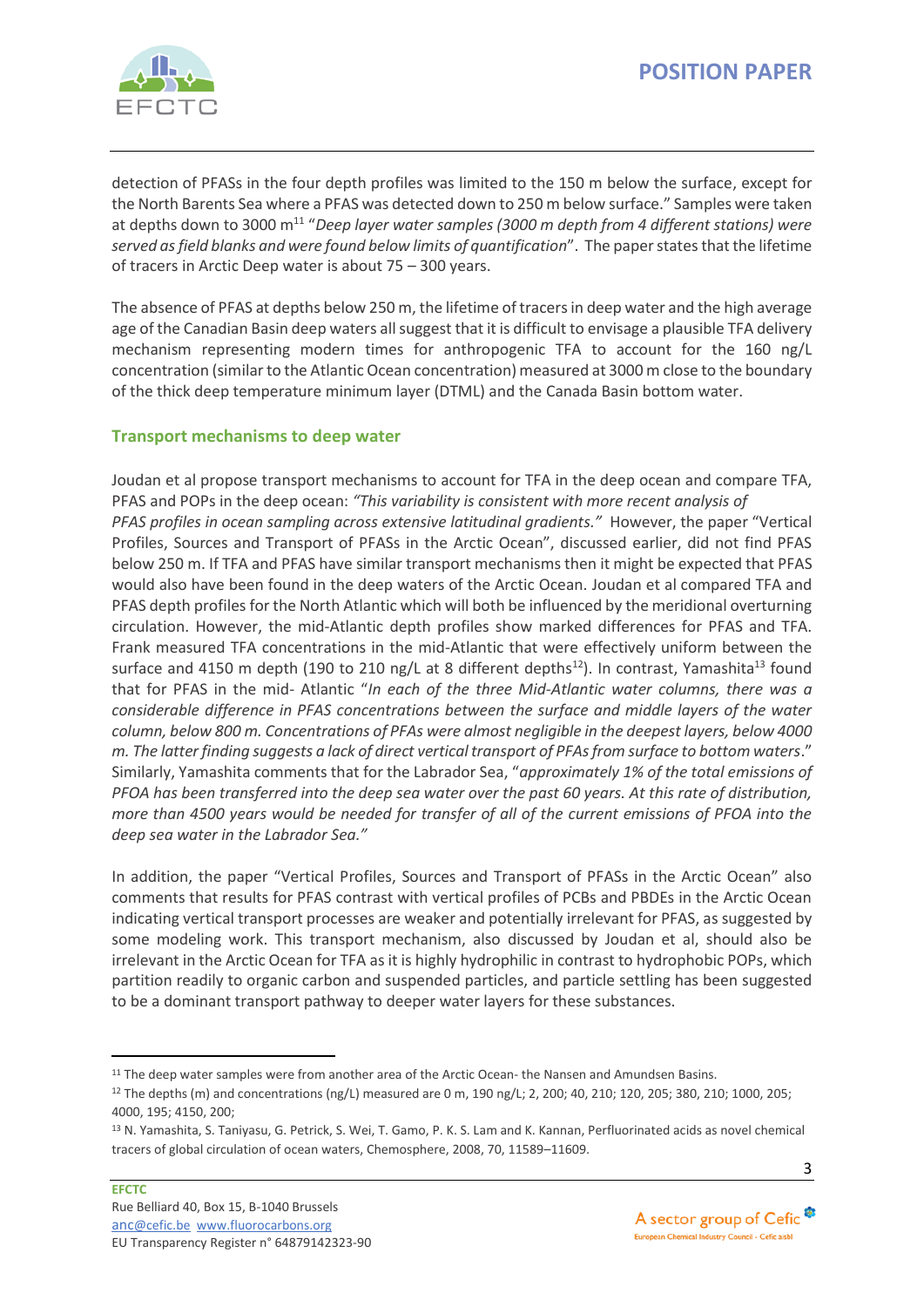Therefore, the mechanisms proposed by Joudan et al could only explain a tiny fraction of TFA measured in the deep ocean, if any at all.

# **Anthropogenic sources of TFA**

**Anthropogenic sources of TFA have been reviewed in the 1990s.** The 1999 Environmental Risk Assessment of trifluoroacetic acid (TFA) $^{14}$ , not referenced by Joudan et al, was undertaken to determine the potential effects of TFA, formed from some HFCs and HCFCs introduced as new substances in the early 1990s. The Risk Assessment, which was published before the Scott and Frank ocean measurements, concluded that *"Surprisingly, environmental measurements in many of diverse locations show existing levels of 100 to 300 ng/l in water with one site (Dead Sea) having a level of 6400 ng/l. These levels cannot be accounted for based on current atmospheric sources and imply a long-term, possibly pre-industrial source."*

Other anthropogenic sources of TFA emissions were discussed in the Risk Assessment, including TFA production and use, by-product from hexafluoropropylene oxide production and anaesthetics. Another paper<sup>15</sup> considered and looked for TFA from a range of anthropogenic sources, in addition to HFCs and HCFCs, including, anaesthetics, pesticides, fluoropolymer waste incineration and the aluminium industry. More recent sources of TFA such as HFOs raised by Joudan et al are not relevant to the oceanic burden from concentration measurements undertaken by Frank (1998/1999) and Scott (1998/1999/2002).

## **Measurements for pre-industrial TFA**

**Joudan et al commented critically on several scientific papers, in particular a paper by von Sydow.<sup>16</sup> S**ome of these comments cannot be substantiated and **Joudan et al is mistaken** about the quality of the analytical method employed by Von Sydow.

The von Sydow paper concluded *"we confirmed the preindustrial presence of significant background concentrations of trifluoroacetate in historic precipitation samples from the analysis of firn***"** reporting TFA concentrations of 6–56 ng/l in 190 year-old Antarctic firn (crystalline or granular snow that has not yet been compressed into ice). The paper explains that "*on-site contamination and erroneous dating of the TFA detected in firn are highly unlikely. Major volcanic eruptions, such as that of Tamborain 1815, produced very distinct signals in the electrical conductivity measurements (ECM) used to date the Antarctic firn collected at different depths. This has two important implications for our study. First, it demonstrates that the dating of the sampled firn layers is reliable. Second, it shows that ions are practically immobile in permanently frozen Antarctic firn. Such low mobility must apply to TFA as well, because this compound exists as a salt at the pH values that prevail in firn (the pKa value of TFA is 0.2). In particular, our data indicate the following: (i) the TFA detected in the deepest* 

*part of the firn core must have been of preindustrial origin, and (ii) any contaminants that may have* 



<sup>&</sup>lt;sup>14</sup> Boutonnet et al, 1999 Environmental Risk Assessment of trifluoroacetic acid, Human and Ecological Risk Assessment, February 1999, DOI: 10.1080/10807039991289644

<sup>15</sup> A. Jordan and H. Frank, Trifluoroacetate in the Environment. Evidence for Sources Other Than HFC/HCFCs, Environ. Sci. Technol. 1999, 33, 522-527

<sup>16</sup> L. M. von Sydow, A. B. Grimvall, H. B. Bor´en, K. Laniewski and A. T. Nielsen, Natural background levels of trifluoroacetate in rain and snow, Environ. Sci. Technol., 2000, 34(15), 3115–3118.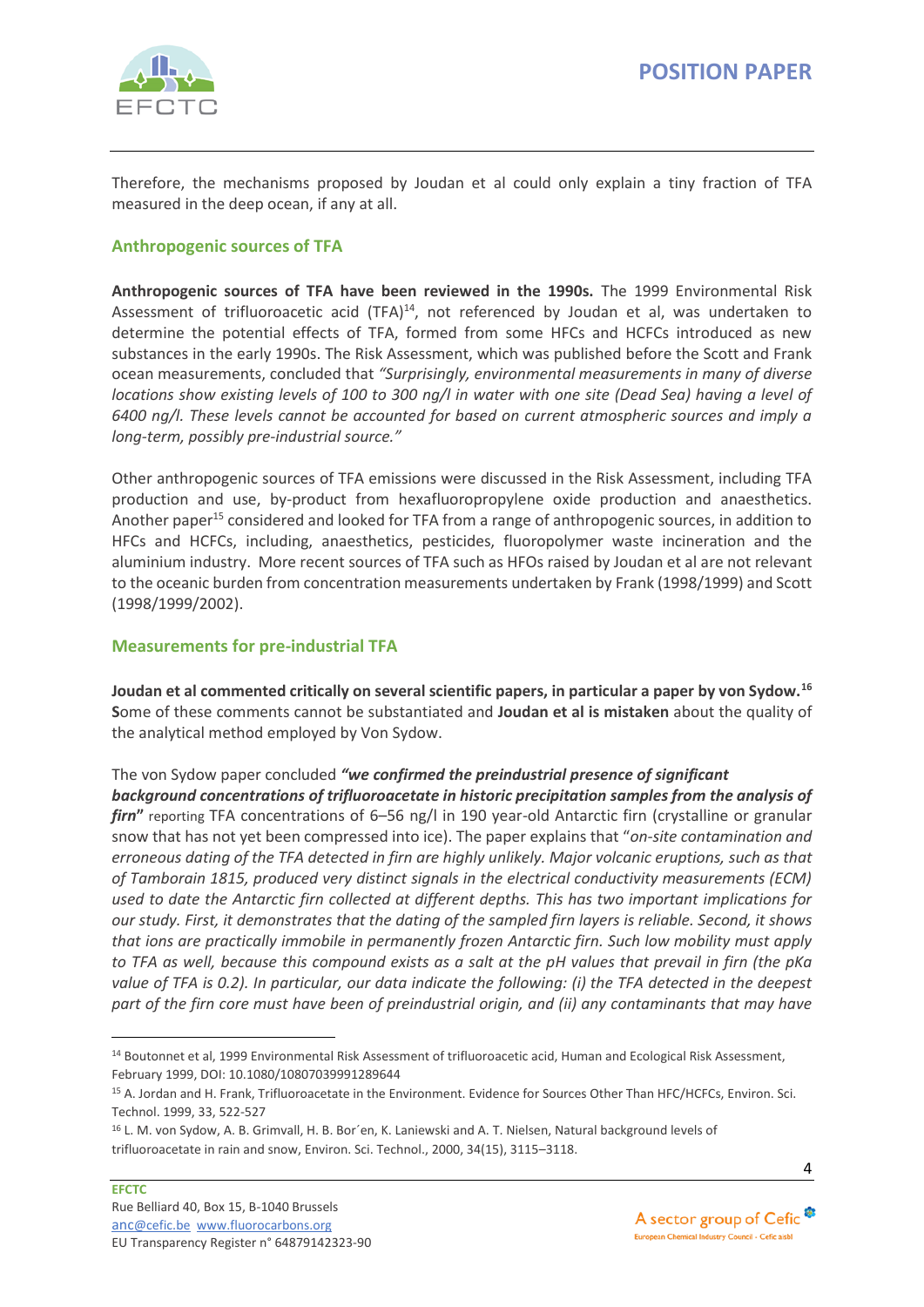

*reached the surface of the sampled firn segments were efficiently avoided by drilling an inner core."*  **Joudan et al suggests** *"that there were problems in the dating methods used to assign age"* but does not offer any explanation why the results are in error except that three other papers did not find TFA in pre-industrial freshwater.

**In addition, the von Sydow paper DOES have very good analytical method quality. Joudan et al is mistaken** in stating for the von Sydow paper that *"Closer scrutiny of the reported analytical methods indicates flaws based on the first principles of quantitative analysis. All sample concentrations were extrapolated below their lowest calibration standard, which was 100 ng TFA into 10 mL water,*  resulting in a final concentration of 1000 ng mL<sup>-1</sup> after sample processing." It is assumed that this statement also contains a typing error as 100 ng TFA in 10 ml of water is 10,000 ng/L. Table 1 explains how the analytical samples were prepared as reported in the paper. The TFA in the snow samples were concentrated to ensure that the final concentration was appropriate for the analytical instrument. Clearly it is incorrect to state that all sample concentrations were extrapolated below the calibration standard as the lowest calibration standard is equivalent to 2 ng/L for a 1000ml sample.

| Samples to be analysed                          |                     | <b>Concentration of prepared samples</b>       |
|-------------------------------------------------|---------------------|------------------------------------------------|
| Snow or ice volumes 200                         | Assume 1000 ml      | Evaporated and derivatisation and extraction   |
| to 1000 ml                                      |                     | into 100µl toluene and 100µl hexane (total 0.2 |
|                                                 |                     | ml)                                            |
| Assume 10 ng/L TFA                              | TFA quantity in the | TFA derivative concentration in toluene/hexane |
| concentration in snow                           | snow sample 10 ng   | is equivalent to 50,000ng/L                    |
| sample                                          |                     |                                                |
| Assume 2 $\log/L$ TFA in   TFA quantity 2 ng    |                     | TFA derivative concentration 10,000 ng/L       |
| snow                                            |                     |                                                |
| <b>Calibration samples TFA in Milli-Q water</b> |                     | <b>Concentration of calibration samples</b>    |
| (3 duplicates of each)                          |                     |                                                |
| 0 ng in 10 ml water                             |                     | $\Omega$                                       |
| 100 ng in 10 ml water                           |                     | 10,000 ng/L                                    |
| 200 ng in 10 ml water                           |                     | 20,000 ng/L                                    |
| 300 ng in 10 ml water                           |                     | 30,000 ng/L                                    |

*Table 1: Explaining the von Sydow analytical sample preparation and calibration*

**Joudan et al also comments** *"There was no apparent effort to determine whether the linear range of the calibration curve extended below this calibration standard."* As the lowest calibration standard is equivalent to 2 ng/L for a 1000 ml sample and the stated limit of detection is <1 ng/L, this is not necessary.**Joudan et al then incorrectly adds that** *"The authors define their LOD [*limit of detection*]*  and LOQ /limit of quantification<sup>17</sup>] based on their laboratory blanks, but the limited range of calibration *standards indicate extrapolation was employed to quantify TFA in the blanks (as well as the samples)."* The lowest calibration standard is equivalent to 2 ng/L for a 1 litre snow sample. Von Sydow states that blank levels were always < 1 ng/L of TFA, and the limit of detection, defined as the average blank level plus three standard deviations of the blank, corresponded to 1 ng. **Joudan et al may have failed to recognize** that this and similar analytical procedures (concentrating the sample) were practiced at

<sup>&</sup>lt;sup>17</sup> Limit of quantification, LOQ stands for the smallest amount or the lowest concentration of a substance that is possible to be determined by means of a given analytical procedure with the established accuracy, precision, and uncertainty. For the Von Sydow paper the lowest calibration standard is appropriate for the measurements undertaken.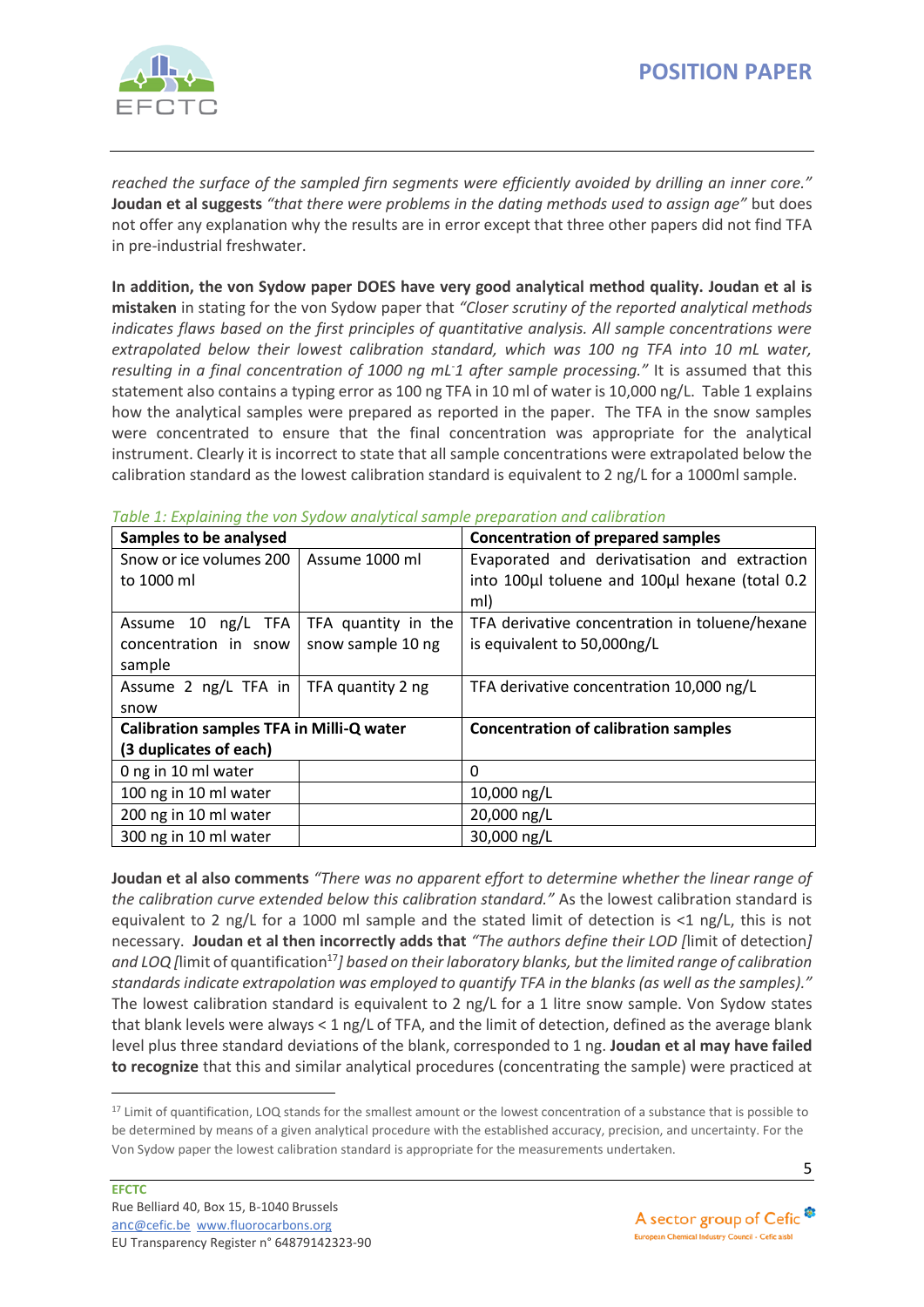

the time. More recent advance in instrumentation my allow for direct injection (hence less sample preparation would be needed).

## **Development of a fluorspar inventory**

**Fluorspar (CaF<sup>2</sup> mineral) is by far the dominant source of fluorine used by industry for a wide range of uses including production of fluorochemicals.** Fluorspar production started to increase significantly in the mid-1930s $^{18}$  as the industries using fluorspar expanded. Fluorspar has three major uses: Hydrogen fluoride (HF) production, for fluorochemicals and aluminium production, steel production and a range of smaller uses.

**EFCTC plans to develop an inventory to account, where possible, for the uses of fluorspar** compared to production in the period 1930 to 1999. We firmly expect that this will confirm that the large burden of TFA in the oceans (61 – 205 million tonnes according to Scott) must include a large natural burden.

#### **Conclusion**

The fluorocarbons industry has funded wide ranging independent research to understand the environmental effects of TFA and anthropogenic TFA from HFCs and HFOs. This together with other independent research has enabled the Environmental Effects Panel for the Montreal Protocol to reach these conclusions in 2020.

In its Summary Update 2020 for Policymakers<sup>19</sup>, the UNEP Environmental Effects Assessment Panel has summarised these scientific conclusions for TFA: The current low concentration of trifluoroacetic acid (TFA) produced by the degradation of several hydrofluorocarbons (HFCs) and hydrofluoroolefins (HFOs), is currently judged not to pose a risk to human health or to the environment. Trifluoroacetic acid continues to be found in the environment, including in remote regions, although concentrations are currently very unlikely to have adverse toxicological consequences for humans and ecosystems. While TFA is formed from the HFCs and HFOs regulated under the Montreal Protocol, a large amount of TFA was naturally formed over millions of years and has accumulated in the oceans. An unknown amount originates from fugitive emissions from chemical manufacture, waste disposal sites, laboratory use, and degradation of pharmaceuticals, pesticides, and industrial chemicals containing the trifluoromethyl group.

The case for a large natural burden of TFA in the oceans remains extremely strong and the proposed inventory of fluoride industrial uses is expected to support this. Even so, further research adding to the extensive literature on TFA should be encouraged.



<sup>18</sup> British Geological Survey. 2014. World Mineral Production 2008–2012 Centenary Edition. Available at <http://www.bgs.ac.uk/mineralsuk/statistics/worldStatistics.html>

<sup>19</sup> available at [Environmental Effects Assessment Panel \(EEAP\) | Ozone Secretariat \(unep.org\)](https://ozone.unep.org/science/assessment/eeap)